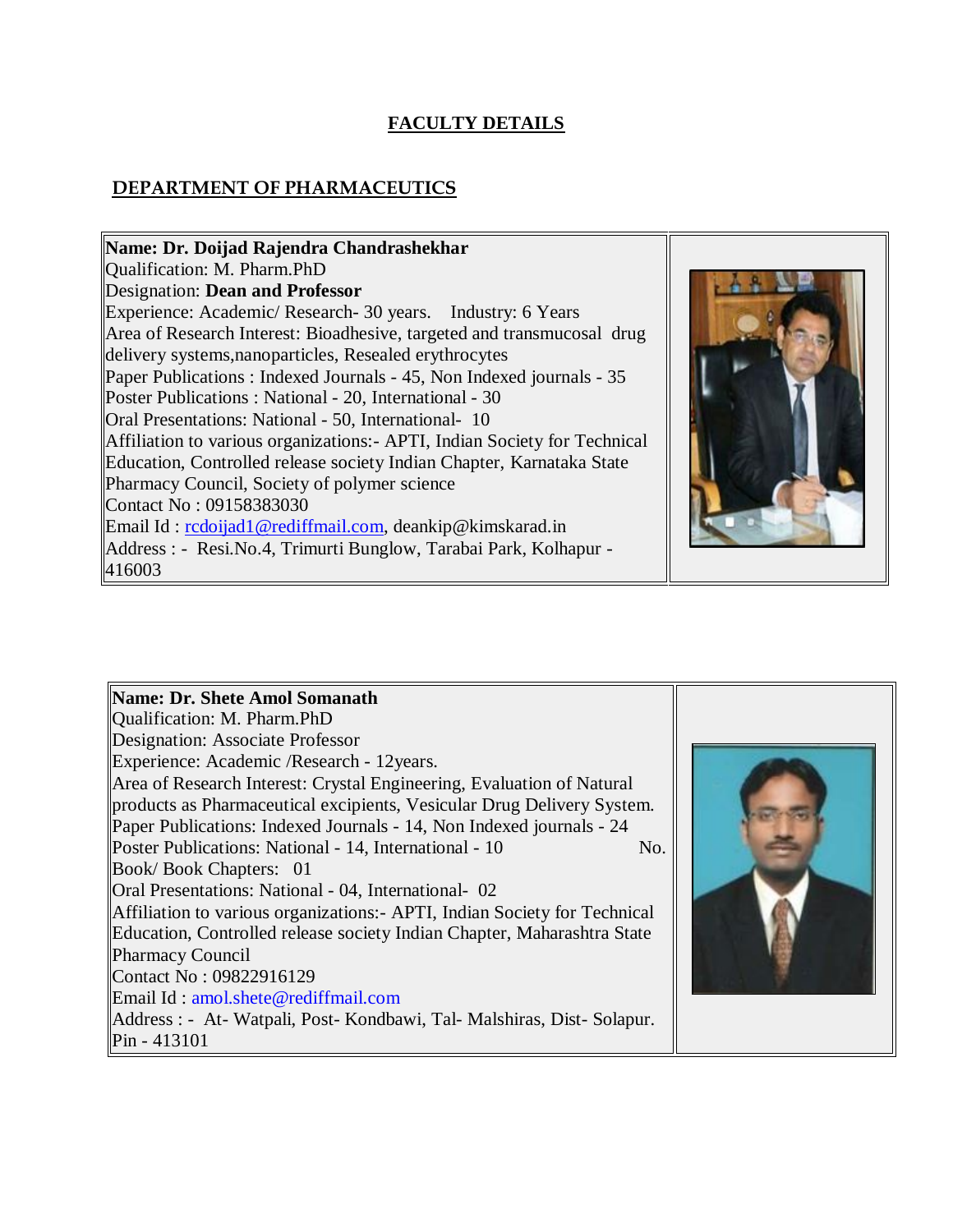#### **Name: Mrs. Swati B.Udugade**

Qualification: M. Pharm Designation: Assistant Professor Experience: Academic/ Research- 05years. Industry: - Area of Research Interest: Formulation development Paper Publications : Indexed Journals - 02, Non Indexed journals – 05 Book /Book chapters : 01 Poster Publications : National - 00, International - 00 Oral Presentations: National -00, International- 00 Affiliation to various organizations:- Maharashtra State Pharmacy Council Contact No : 9860641787 Email Id : swatiudugade@gmail.com Address : - At. Navsari, Post. Malharpeth, Tal. Patan, Dist. Satara



#### **Name: Dr. Rohit R. Bhosale**

Qualification: M. Pharm.PhD Designation: Assistant Professor. Experience: Academic- 02 years; Research- 4.5 years Area of Research Interest: NDDS and Modified Drug Release Systems Publications : Indexed Journals - 29, Non Indexed journals -21 Impact Factor (Thomson Reuters): 40.70\* Book chapters : 02 Poster Publications : National - 04, International - 02 Oral Presentations: National -01, International- 00 Affiliation to various organizations:- Maharashtra State Pharmacy Council Contact No : 7057224707 Email Id : bhosalerohit707@gmail.com Address : At- Post- Karad, Dist- Satara



**Name:** Mrs. Madhuri Mahesh Desai Qualification: M.Pharm Designation: Assistant Professor Experience: Academic/ Research- 1 year 6 months Industry: Nil Area of Research Interest: Design and development of dosage forms Paper Publications : Indexed Journals - 04 Non Indexed journals - Poster Publications : National -01 International -Oral Presentations: National - International- Affiliation to various organizations:- Maharashtra State Pharmacy council Contact No:9067853077 Email Id: madhuridesai30493@gmail.com Address: - At- Ane, Post-Kole,Taluka-Karad, Pincode: 415103, District-Satara.

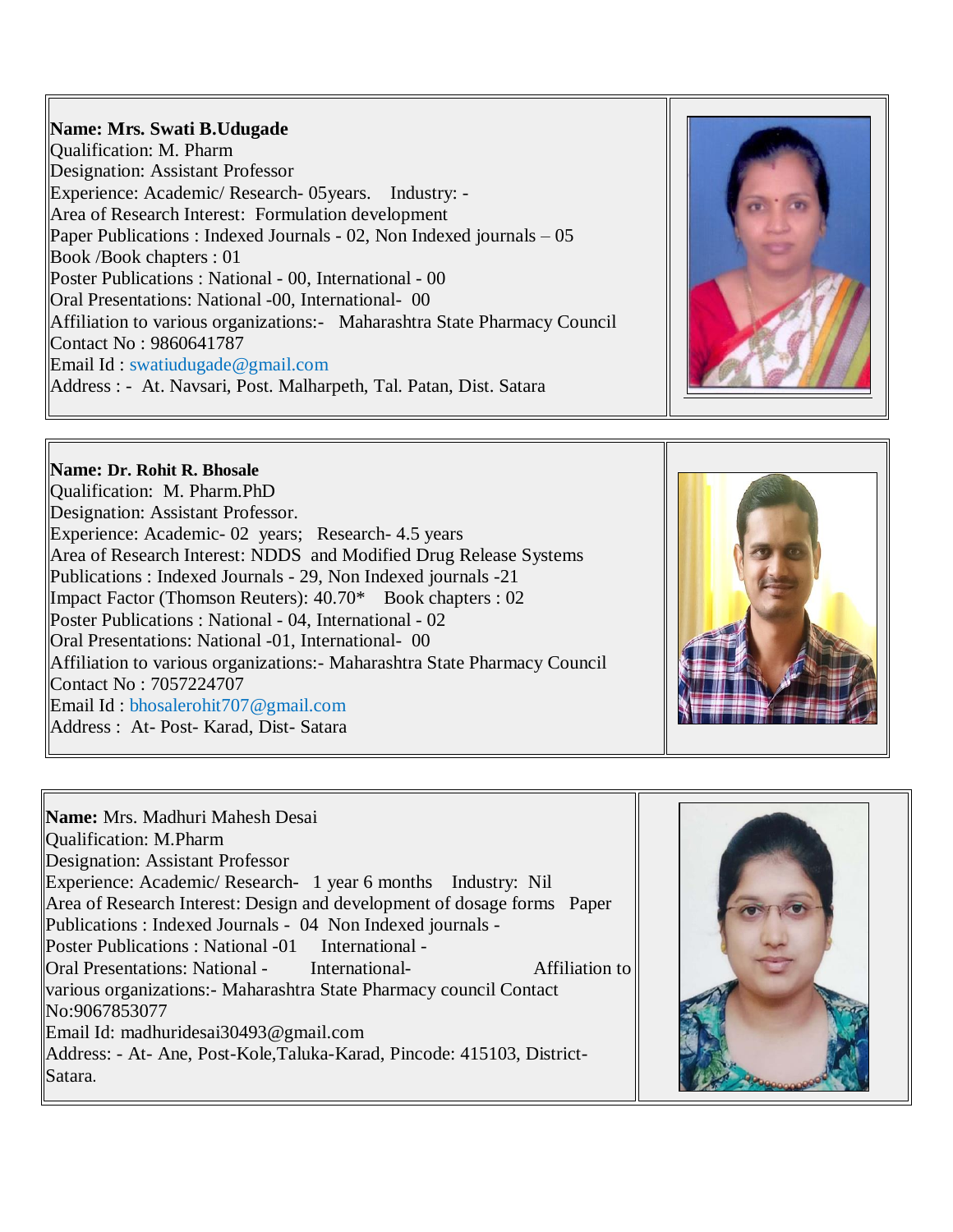# **DEPARTMENT OF PHARMACOLOGY**

### **Name: Mr. Patil Anup Ashokrao**

**Qualification:** M. Pharm (Pharmacology) Designation: Assistant Professor. Experience: Academic-10 years. Area of Research Interest: Anticancer and antidiabetic activities Paper Publications : Indexed Journals - 3, Non Indexed journals -4 Affiliation to various organizations:- APTI, Maharashtra State Pharmacy Council Contact No : 9096801200 Email Id : anuppatil.pharma@gmail.com Address : - At- Post- Kole Tal- Karad, Dist- Satara Pin - 415103



#### **Name: Mrs.Jisha Annie Geevarghese**

Qualification: M. Pharm (Pharmacy Practice) Designation: Assistant Professor. Experience: Academic-2 years Area of Research Interest: Pharmacovigilance Publications : Indexed Journals - 2, Non Indexed journals -01 Poster Publications : National -01 International - 00 Oral Presentations: National – 01 International- Nil Affiliation to various organizations:- KSPC and APTI Contact No : 8848498879 Email Id : jishaannie22@gmail.com Address : - Palamoottil House, Nannuvakkadu, Pathanamthitta- 689645



# **Name: Mrs. Pratiksha Prashant Jadhav**

Qualification: M.Pharm (Pharmacology)

Designation : Assistant Professor.

Experience: Academic- 5years.

Area of Research Interest:Antiepileptic effect &antiarthritic effectPaper

Publications: Indexed Journals -03,Non Indexed journals - 02

Poster Publications: National - 01, Oral Presentations - 01

Affiliation to various organizations: - Maharashtra State Pharmacy Council Contact No:9373842324

Email Id:pachshilanirmale@gmail.com

Address: At. Post. Islampur Dist. Sangli

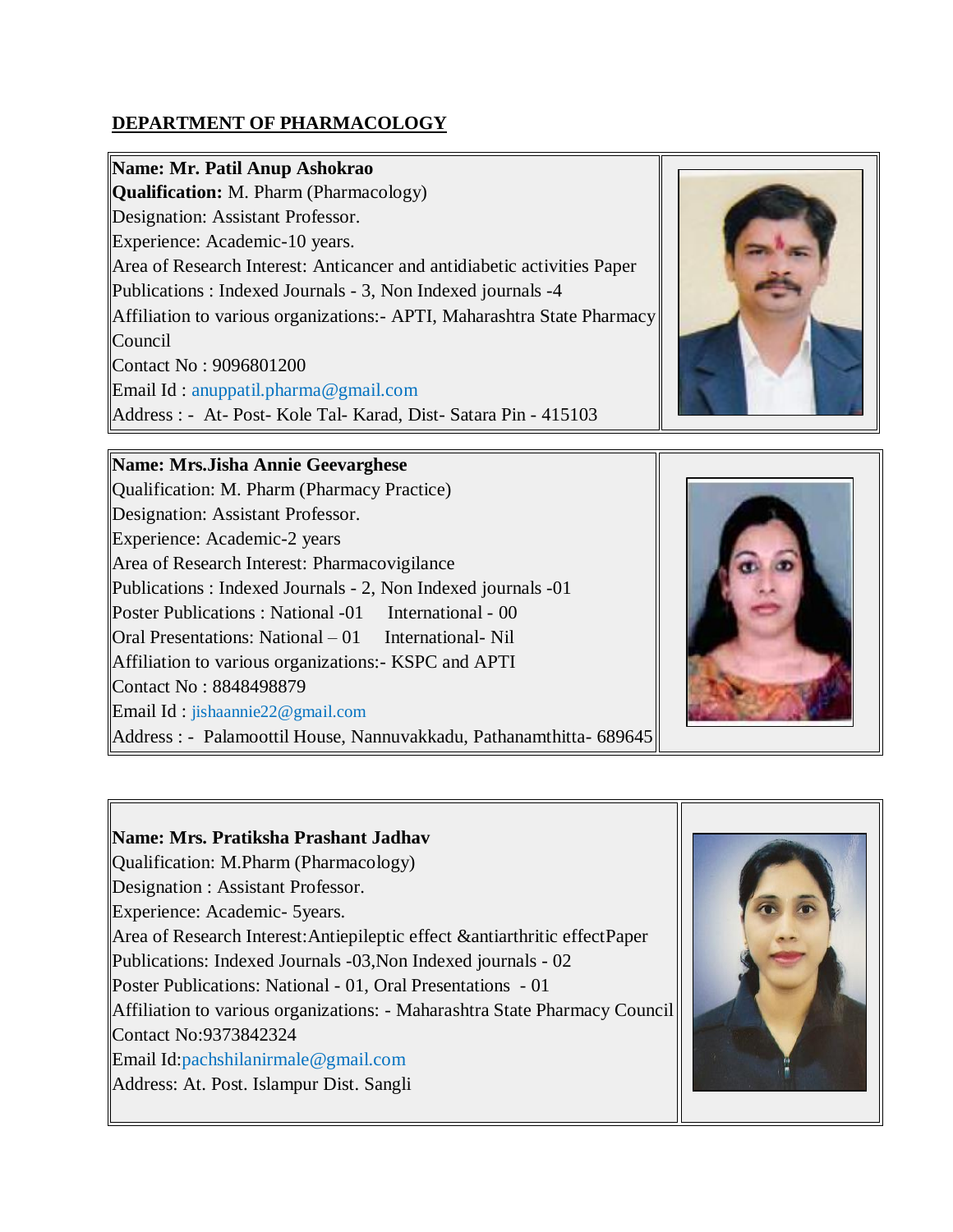# **DEPARTMENT OF PHARMACEUTICAL CHEMISTRY**



| Name: Dr. Mrs.Akshada Amit Koparde                                                     |  |
|----------------------------------------------------------------------------------------|--|
| Qualification: M. Pharm.PhD                                                            |  |
| Designation: Associate Professor                                                       |  |
| Experience: Academic- 10.7 years.                                                      |  |
| Area of Research Interest: Phytopharmaceuticals                                        |  |
| Paper Publications: Indexed Journals - 05, Non Indexed journals - 14                   |  |
| Poster Publications: National - 20, International - 02                                 |  |
| <b>Oral Presentations: National - 6, International-01</b>                              |  |
| $\vert$ No. Book/Book Chapters: 02                                                     |  |
| Affiliation to various organizations: - APTI, Maharashtra State Pharmacy               |  |
| Council                                                                                |  |
| Contact No: 08600009709                                                                |  |
| <b>Email Id:</b> $\underline{akshadakakade@yahoo.com}$ , deanacademicskip@kimskarad.in |  |
| Address : - Prabhanand, Rukmini Nagar, Part-1 B-8, At-Post-Karad Tal-                  |  |
| Karad, Dist-Satara. Pin - 415110                                                       |  |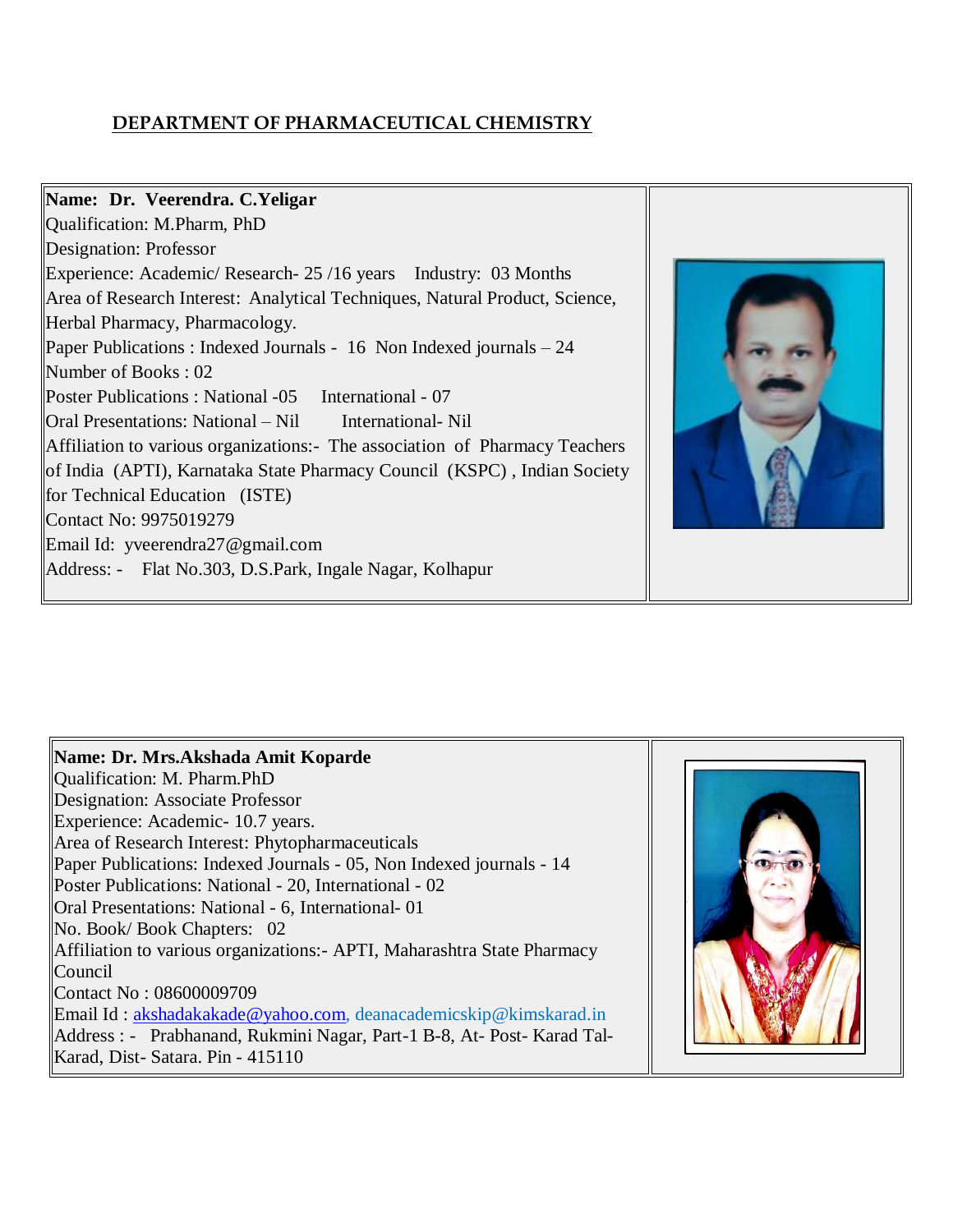### **Name: Mr. Vishal V.Shah**

Qualification: M. Pharm (Pharmaceutical Chemistry) Designation : Assistant Professor. Experience: Academic- 10 years. Area of Research Interest: Drug Design, Molecular modeling Paper Publications : Indexed Journals -14 , Non Indexed journals - 03 Poster Publications : National - 2, International - Affiliation to various organizations:- Maharashtra State Pharmacy Council, APTI Contact No : 9923272068 Email Id : shahvishalv99@gmail.com Address : - D-213, Sun city, behind rajtara hotel, Malkapur , Karad



#### **Name: Mrs. Manisha Nitin Veer**

Qualification: M.Pharm (Pharmaceutical chemistry) Designation : Assistant Professor. Experience: Academic- 8.8 Years (B.Pharm) 8.1 years (D.Pharm) Area of Research Interest: Design and Development of Prodrugs, Phytochemistry and analytical techniques Paper Publications: Indexed Journals -04, Non Indexed journals - 01 Poster Publications : National - 08, International - 00 Oral Presentations: National - 01, International- 01 Affiliation to various organizations:- Maharashtra State Pharmacy Council, APTI Contact No : 9822801682 Email Id : manishaveer83@gmail.com Address : "Jidda", behind Pioneer Hospital, Chafal road, Umbraj, Tal. Karad, Dist. Satara

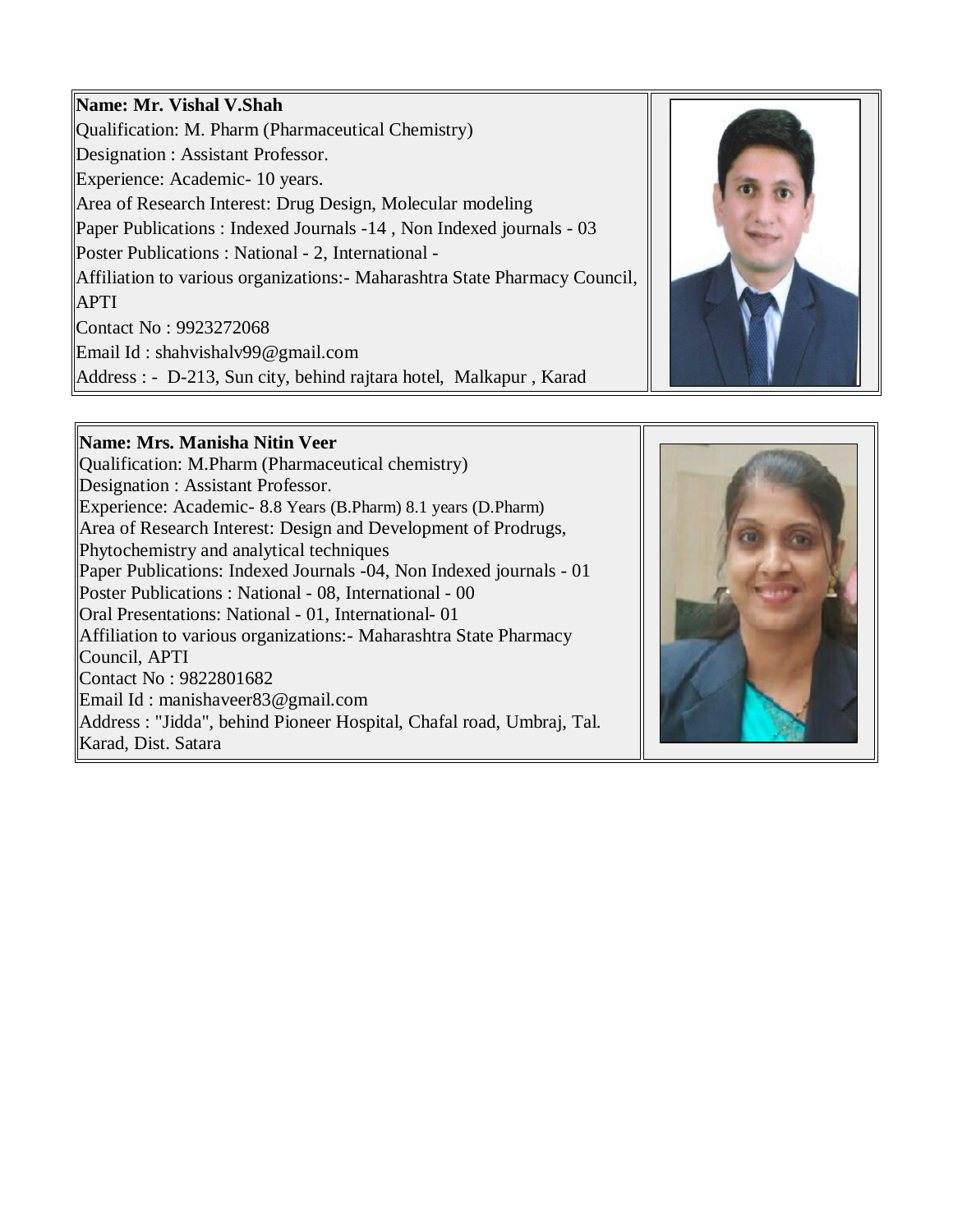**Name:** Dr. Trupti Pratik Durgawale Qualification: M.Pharm,PhD Designation: Assistant Professor Experience: Academic/ Research- 3 years Industry: Nil Area of Research Interest: Quality assurance, Pharmacology Paper Publications : Indexed Journals - 13 Non Indexed journals - Poster Publications : National -1 International - 1 Oral Presentations: National - 1 International-Affiliation to various organizations:- Maharashtra State Pharmacy council Contact No: 9850046169 Email Id: truptipdurgawale@gmail.com Address: - A7/1 Koyana tenant society, Near Krishna hospital, Karad 415539.



**Name:** Mr. Pravin Pandurang Honmane Qualification: M.Pharm (Pharmaceutical Chemistry) Designation: Assistant Professor Experience: Academic/ Research- 6 year 6 months Industry: Nil Area of Research Interest: Synthetic & computational medicinal chemistry, Drug design & development Paper Publications : Indexed Journals - 06 Non Indexed journals - Poster Publications : National -01 International -Oral Presentations: National - International-Affiliation to various organizations:- Maharashtra State Pharmacy council,APTI Contact No:9766805100 Email Id: pravin.honmane@gmail.com Address: - A/P – Chinchani (Ambak) Tal - Kadegaon, Dist – Sangli